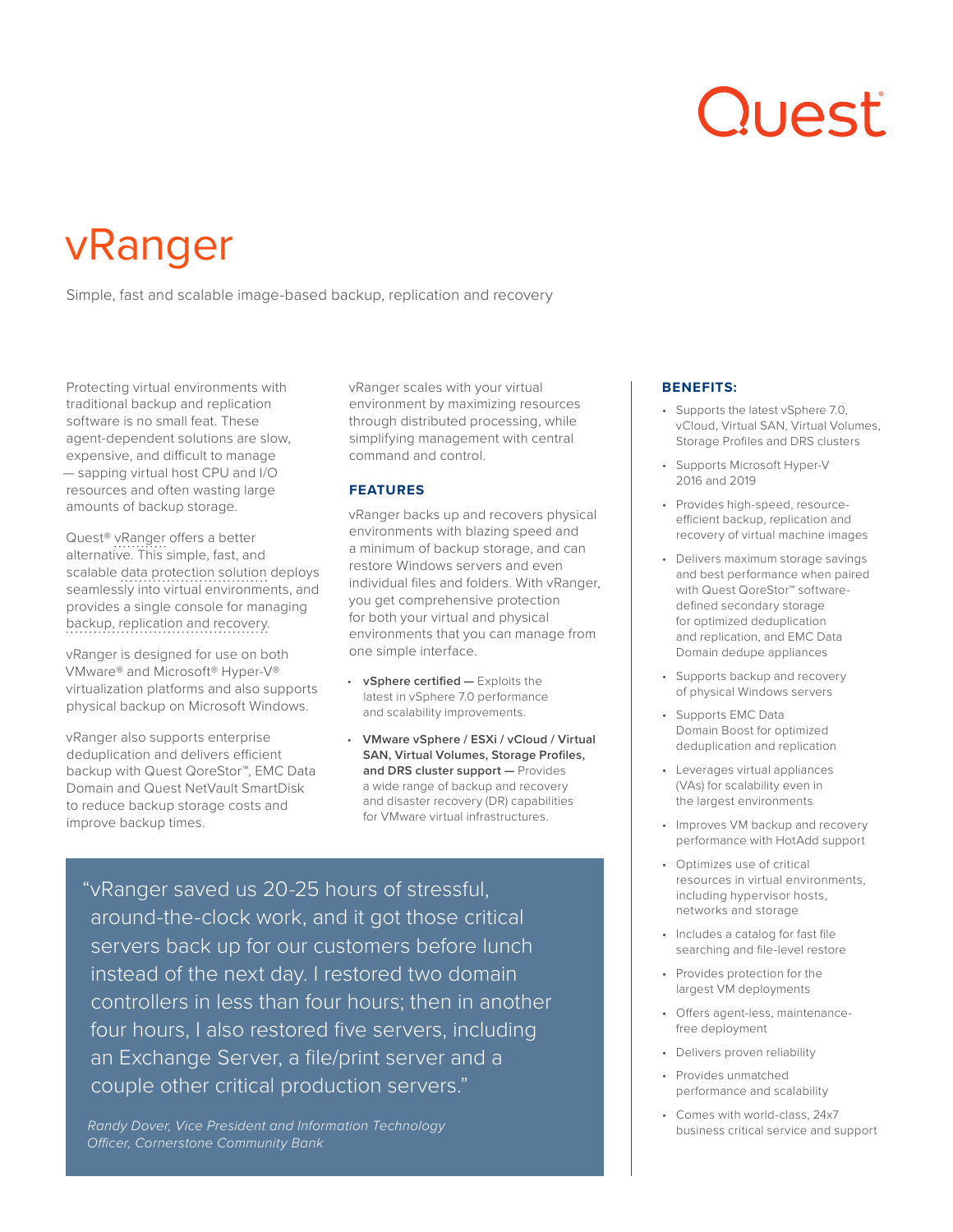#### **ADDITIONAL INFORMATION**

#### OPERATING REQUIREMENTS

Operating system service pack level bit level:

Windows 2008 R2 SP1 (x64); Windows Server 2012 (x64), Windows Server 2012 R2 (x64); Windows Server 2016 (x64); Windows Server 2019 (x64)

#### DATABASE REPOSITORY

SQL Server 2008, 2008 R2 (Express embedded option), 2012, 2014, 2016

#### HARDWARE REQUIREMENTS

4 CPU cores (recommended); 4GB RAM

#### ADD-ON AND UPGRADE OPTIONS

**NetVault SmartDisk — vRanger Edition add on** — Provides disk-to-disk backup and deduplication to reduce backup storage cost by up to 90 percent

**Recovery Manager for Exchange** — Includes message-level data recovery for Microsoft Exchange

#### LICENSING

Each physical CPU socket on VMware vSphere / ESXi and Hyper-V hosts requires one CPU license

- **Microsoft Hyper-V 2016 and 2019 Support —** Protect the latest Hyper-V releases.
- **Virtual appliance (VA) architecture —** Delivers scalability through distributed processing via the optional VA architecture; supports clusters; and is deployed via wizard.
- **Disk-to-disk backup and deduplication —** Offers a NetVault SmartDisk — vRanger Edition add-on for enterprise-class deduplication that reduces backup storage footprints by up to 90 percent.
- **Quest QoreStor RDA support —** Supports client-side deduplication with Quest QoreStor via the RDA API.
- **EMC Data Domain Boost support —** Supports client-side deduplication with EMC Data Domain via the Boost API.
- **VMware HotAdd support —** Performs LAN-free backups with vRanger installed inside a VM. In addition, HotAdd accelerates network backups of ESXi.
- **Patented Active Block Mapping (ABM) —** Eliminates Windows pagefiles, hibernation files, and inactive and white space blocks from protected Windows guest images to speed backup, replication and recovery.
- **Change block tracking (CBT) —** Eliminates the time required to scan for changed blocks in guest images on vSphere hypervisor systems to speed backup and replication jobs.
- **Instant file-level recovery (FLR) for Windows and Linux —** Enables you to quickly restore a single file from a backup image in the repository through a one-step process.
- **Native full catalog capability, patent-pending —** Provides native full catalog of every image in the backup repository, enabling immediate identification of available recovery positions. The wildcard scanning feature quickly locates backup repository files to be restored.
- **One-step catalog recovery —** Provides advanced search (including wildcards) and right-click recovery selection directly from the management console to speed restore of VMs, savepoints and hosts with native catalog.
- **Advanced encryption standard (AES)-256 —** Secures protected images

block-by-block on the VMware host as they're read so they're also secure over the network and in the backup repository.

- **Full, incremental and differential backup —** Enables a complete backup cycle for protected images that is optimized for speed and resource efficiency.
- **Full and incremental replication —** Provides the full range of options required to efficiently replicate VMware VMs over LANs and WANs.
- **Replication —** Offers on-site and off-site options for flexible, reliable disaster recovery.
- **Windows Server support —** Performs scalable backup and recovery of Windows physical servers, files and folders.
- **Synthetic recovery -** Delivers single-pass restore, reading each required block only one time from multiple full, incremental and differential backup images in the repository for the fastest, most efficient results.
- **vSphere vMotion support —** Ensures vRanger automatically protects VMs as they move from one host to another, even when backup jobs are running. It also ensures vRanger follows VM storage disks when they are relocated to different data stores, and locks VM storage disks when vRanger accesses the disks during a job.
- **Agentless job execution, patent-pending —** Uses binary injection at run time on VMware ESX hosts; eliminates the burdens of license tracking and maintenance upgrades.
- **Advanced savepoint management —** Enables you to manage and use multiple point-in-time copies of backup and replica images for precise image, file and object restores.
- **Dynamic resource management —** Optimizes real-time use of critical resources; ensures that jobs complete faster without exceeding resource capacity.
- **Job multi-streaming —** Allows you to run multiple backup, restore and replication jobs at once for dramatic improvements in performance times.
- **Direct-to-target (D2T) architecture —** Distributes job execution and movement of data with optimal efficiency to improve data protection and ensure seamless scalability.
- **FIPS-certified —** Addresses government data security requirements with vRanger Crypto Module, certified for FIPS 140-2 Level.

### ILIAST